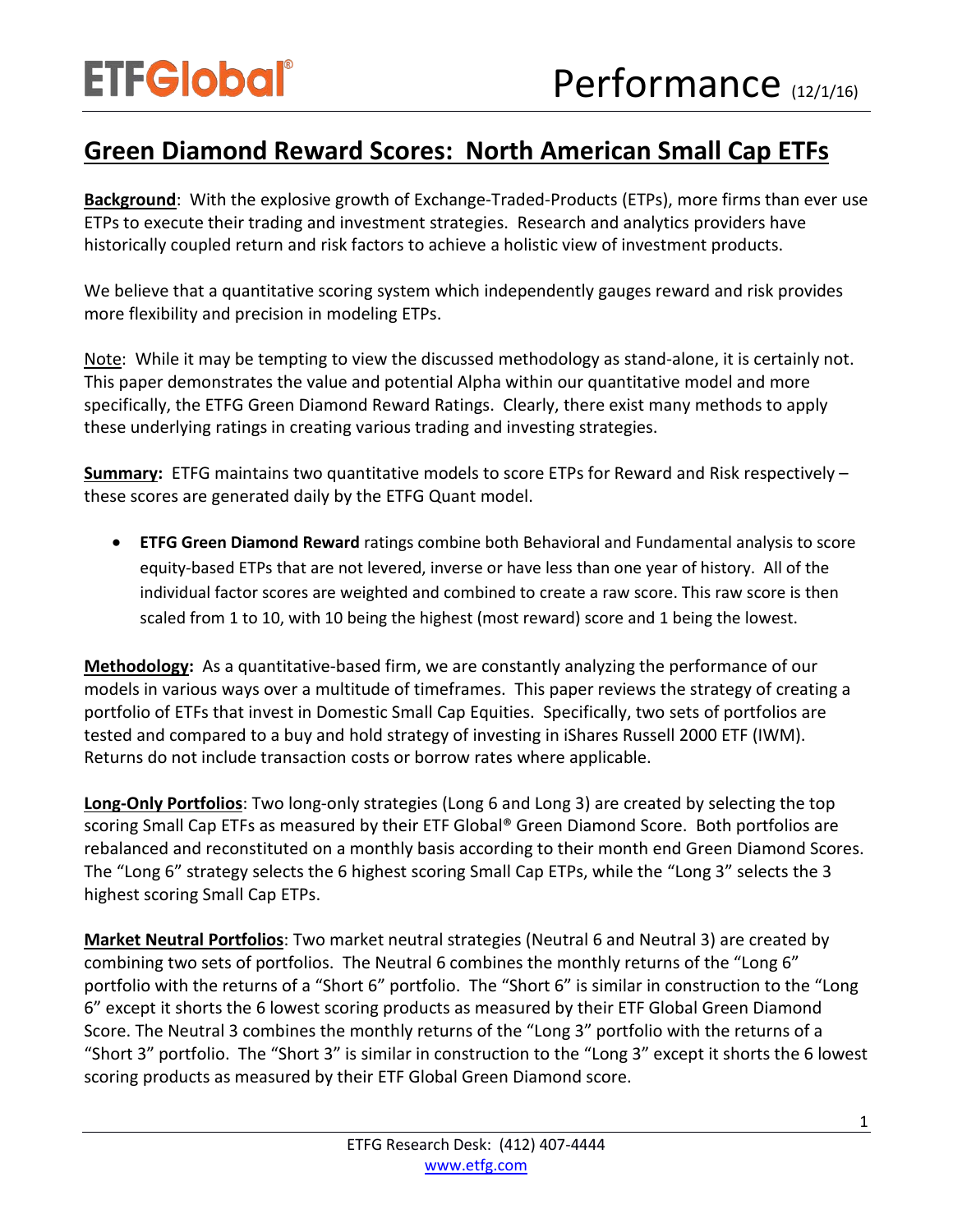**Conclusion:** A monthly rotation strategy that invests in the highest scoring Domestic Small Cap ETPs outperforms a buy and hold strategy on both an absolute return basis and a risk-adjusted return basis. A significant gain the Sharpe Ratio can be achieved by creating a market neutral strategy that takes long positions in the highest scoring products, while shorting the products with the lowest scores.

Sophisticated traders can use the net exposure to the underlying constituents of the products to create a pure equity market neutral strategy that may further enhance the return profile of the strategy.

| <b>Green Diamond Reward Scores: North America Small Cap ETFs Cap ETFs</b> |      |            |                   |                  |                  |                  |
|---------------------------------------------------------------------------|------|------------|-------------------|------------------|------------------|------------------|
| <b>Month</b>                                                              | Year | Top 6 Long | <b>Top 3 Long</b> | <b>Neutral 6</b> | <b>Neutral 3</b> | <b>Benchmark</b> |
| <b>October</b>                                                            | 2012 | $-2.75%$   | $-2.92%$          | $-0.70%$         | $-0.18%$         | $-2.17%$         |
| <b>November</b>                                                           | 2012 | 0.86%      | 0.73%             | 0.44%            | 0.99%            | 0.55%            |
| <b>December</b>                                                           | 2012 | 3.45%      | 3.35%             | 0.60%            | 0.85%            | 3.62%            |
| January                                                                   | 2013 | 6.41%      | 6.45%             | 0.58%            | $-0.57%$         | 6.24%            |
| February                                                                  | 2013 | 1.07%      | 1.19%             | 0.24%            | $-0.38%$         | 1.00%            |
| <b>March</b>                                                              | 2013 | 4.65%      | 4.85%             | 0.94%            | 0.83%            | 4.66%            |
| <b>April</b>                                                              | 2013 | $-0.58%$   | $-0.31%$          | $-0.24%$         | $-0.06%$         | $-0.35%$         |
| May                                                                       | 2013 | 3.49%      | 4.49%             | $-1.16%$         | $-0.41%$         | 3.93%            |
| June                                                                      | 2013 | $-2.53%$   | $-2.90%$          | $-1.05%$         | $-1.16%$         | $-0.82%$         |
| July                                                                      | 2013 | 7.36%      | 7.39%             | 0.13%            | 0.19%            | 7.33%            |
| <b>August</b>                                                             | 2013 | $-1.86%$   | $-1.37%$          | 0.61%            | 1.18%            | $-3.16%$         |
| September                                                                 | 2013 | 6.12%      | 6.16%             | 0.82%            | 1.21%            | 6.49%            |
| <b>October</b>                                                            | 2013 | 2.88%      | 2.82%             | $-0.40%$         | $-0.52%$         | 2.42%            |
| <b>November</b>                                                           | 2013 | 1.75%      | 2.45%             | $-0.48%$         | $-0.76%$         | 3.96%            |
| <b>December</b>                                                           | 2013 | 2.21%      | 2.40%             | 0.56%            | 0.38%            | 2.02%            |
| January                                                                   | 2014 | $-2.94%$   | $-2.45%$          | 0.11%            | 0.28%            | $-2.77%$         |
| <b>February</b>                                                           | 2014 | 4.74%      | 4.63%             | $-0.20%$         | $-0.46%$         | 4.78%            |
| <b>March</b>                                                              | 2014 | 0.93%      | 0.36%             | 0.56%            | 0.36%            | $-0.75%$         |
| <b>April</b>                                                              | 2014 | $-2.96%$   | $-3.77%$          | $-0.54%$         | $-0.42%$         | $-3.75%$         |
| May                                                                       | 2014 | 0.41%      | 0.38%             | 0.00%            | 0.02%            | 0.79%            |
| June                                                                      | 2014 | 5.43%      | 5.68%             | 0.34%            | 0.06%            | 5.27%            |
| July                                                                      | 2014 | $-4.83%$   | $-4.54%$          | 0.38%            | 0.28%            | $-6.05%$         |
| <b>August</b>                                                             | 2014 | 4.59%      | 4.87%             | 0.28%            | 0.30%            | 4.83%            |
| September                                                                 | 2014 | $-4.39%$   | $-4.40%$          | 0.66%            | 0.56%            | $-5.93%$         |
| <b>October</b>                                                            | 2014 | 4.50%      | 5.07%             | 1.48%            | 1.42%            | 6.59%            |
| <b>November</b>                                                           | 2014 | 1.52%      | 1.66%             | 1.08%            | 0.65%            | 0.11%            |
| <b>December</b>                                                           | 2014 | 2.52%      | 1.93%             | 1.32%            | 0.83%            | 2.89%            |

For Research Inquiries: research@etfg.com or (412) 407-4444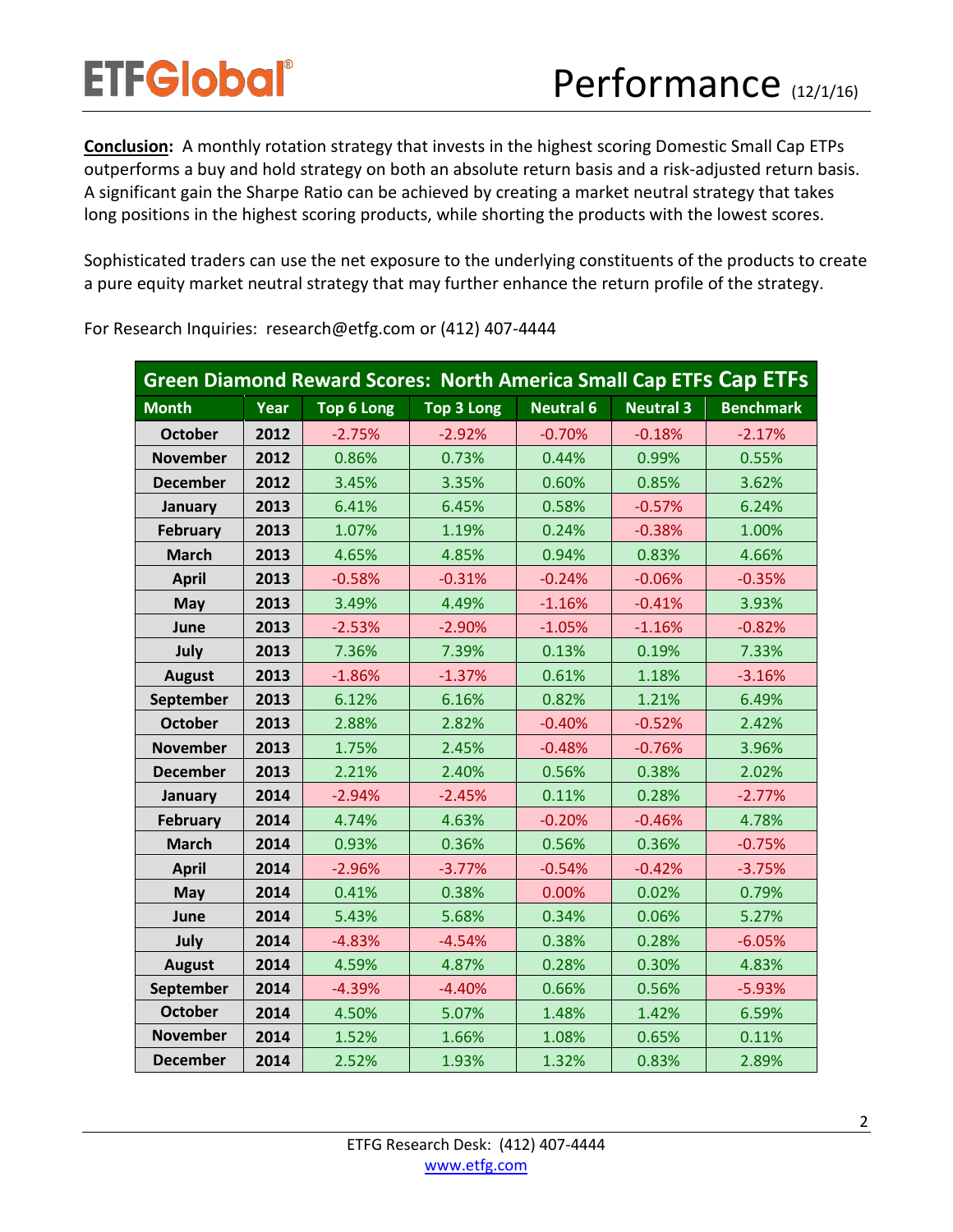| <b>Green Diamond Reward Scores: North America Small Cap ETFs Cap ETFs</b> |      |                   |            |                  |                  |                  |
|---------------------------------------------------------------------------|------|-------------------|------------|------------------|------------------|------------------|
| <b>Month</b>                                                              | Year | <b>Top 6 Long</b> | Top 3 Long | <b>Neutral 6</b> | <b>Neutral 3</b> | <b>Benchmark</b> |
| <b>January</b>                                                            | 2015 | $-2.67%$          | $-2.34%$   | 1.38%            | 0.88%            | $-3.28%$         |
| February                                                                  | 2015 | 5.80%             | 5.55%      | 0.01%            | 0.03%            | 5.95%            |
| <b>March</b>                                                              | 2015 | 0.86%             | 1.48%      | $-0.58%$         | $-0.23%$         | 1.77%            |
| <b>April</b>                                                              | 2015 | $-1.58%$          | $-2.00%$   | $-1.61%$         | $-1.69%$         | $-2.56%$         |
| May                                                                       | 2015 | 0.83%             | 2.09%      | $-0.13%$         | 0.54%            | 2.24%            |
| June                                                                      | 2015 | 0.26%             | $-0.45%$   | 0.11%            | $-0.12%$         | 0.78%            |
| July                                                                      | 2015 | $-0.14%$          | $-0.58%$   | 1.76%            | 2.67%            | $-1.10%$         |
| <b>August</b>                                                             | 2015 | $-5.21%$          | $-5.78%$   | 0.16%            | 0.17%            | $-6.31%$         |
| September                                                                 | 2015 | $-4.37%$          | $-3.89%$   | $-0.38%$         | 0.00%            | $-4.94%$         |
| <b>October</b>                                                            | 2015 | 6.70%             | 6.40%      | 0.54%            | 0.08%            | 5.62%            |
| <b>November</b>                                                           | 2015 | 2.31%             | 2.53%      | $-0.30%$         | $-0.47%$         | 3.26%            |
| <b>December</b>                                                           | 2015 | $-5.02%$          | $-5.13%$   | $-0.32%$         | $-0.21%$         | $-5.03%$         |
| <b>January</b>                                                            | 2016 | $-7.17%$          | $-7.61%$   | 1.09%            | 1.49%            | $-8.58%$         |
| <b>February</b>                                                           | 2016 | $-3.57%$          | $-4.71%$   | 0.42%            | $-1.14%$         | $-0.22%$         |
| <b>March</b>                                                              | 2016 | 15.10%            | 10.55%     | 1.42%            | 0.78%            | 8.01%            |
| <b>April</b>                                                              | 2016 | 1.73%             | 2.28%      | 0.17%            | 0.79%            | 1.67%            |
| May                                                                       | 2016 | $-1.15%$          | $-2.84%$   | $-1.51%$         | $-2.50%$         | 2.24%            |
| June                                                                      | 2016 | $-0.18%$          | $-0.02%$   | 0.08%            | $-0.04%$         | $-0.02%$         |
| July                                                                      | 2016 | 5.83%             | 6.03%      | 0.31%            | 0.08%            | 5.30%            |
| <b>August</b>                                                             | 2016 | 2.11%             | 2.50%      | 0.42%            | 0.63%            | 1.78%            |
| September                                                                 | 2016 | 1.10%             | 1.07%      | 0.34%            | 0.26%            | 0.80%            |
| <b>October</b>                                                            | 2016 | $-5.76%$          | $-5.55%$   | $-0.95%$         | $-0.88%$         | $-4.98%$         |
| <b>November</b>                                                           | 2016 | 12.66%            | 13.45%     | 0.12%            | 0.86%            | 11.51%           |

\*Reflects no borrowing or transaction costs and spans inception (9/30/12) through current date

| <b>Summary</b> |                  |                  |         |          |            |  |  |
|----------------|------------------|------------------|---------|----------|------------|--|--|
|                | Top <sub>6</sub> | Top <sub>3</sub> | 6 Combo | 3 Combo  | <b>IWM</b> |  |  |
| 2012           | 1.47%            | 1.06%            | 0.34%   | 1.66%    | 1.93%      |  |  |
| 2013           | 35.04%           | 38.56%           | 0.52%   | $-0.12%$ | 38.70%     |  |  |
| 2014           | 9.09%            | 8.96%            | 5.59%   | 3.96%    | 5.04%      |  |  |
| 2015           | $-3.01%$         | $-2.91%$         | 0.60%   | 1.62%    | $-4.48%$   |  |  |
| 2016           | 19.99%           | 13.80%           | 1.90%   | 0.25%    | 17.21%     |  |  |
| <b>Total</b>   | 73.96%           | 68.56%           | 9.18%   | 7.53%    | 66.26%     |  |  |
| Annualized     | 14.21%           | 13.35%           | 2.13%   | 1.76%    | 12.98%     |  |  |
| Ann. St Dev    | 15.65%           | 15.36%           | 2.58%   | 2.96%    | 14.97%     |  |  |
| Sharpe         | 0.908            | 0.869            | 0.825   | 0.594    | 0.867      |  |  |

\*Reflects no borrowing or transaction costs and spans inception (9/30/12) through current date